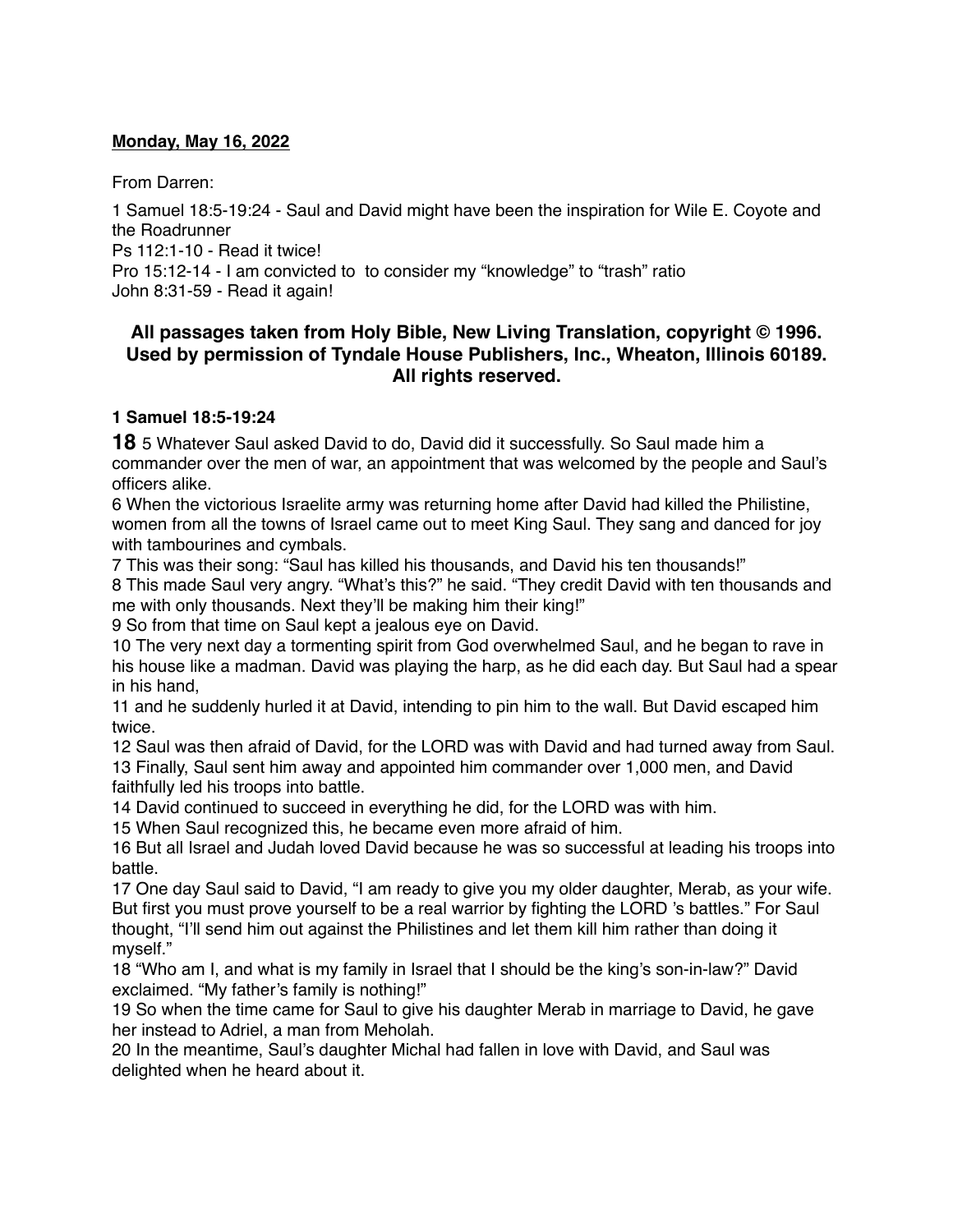21 "Here's another chance to see him killed by the Philistines!" Saul said to himself. But to David he said, "Today you have a second chance to become my son-in-law!"

22 Then Saul told his men to say to David, "The king really likes you, and so do we. Why don't you accept the king's offer and become his son-in-law?"

23 When Saul's men said these things to David, he replied, "How can a poor man from a humble family afford the bride price for the daughter of a king?"

24 When Saul's men reported this back to the king,

25 he told them, "Tell David that all I want for the bride price is 100 Philistine foreskins! Vengeance on my enemies is all I really want." But what Saul had in mind was that David would be killed in the fight.

26 David was delighted to accept the offer. Before the time limit expired,

27 he and his men went out and killed 200 Philistines. Then David fulfilled the king's requirement by presenting all their foreskins to him. So Saul gave his daughter Michal to David to be his wife.

28 When Saul realized that the LORD was with David and how much his daughter Michal loved him,

29 Saul became even more afraid of him, and he remained David's enemy for the rest of his life. 30 Every time the commanders of the Philistines attacked, David was more successful against them than all the rest of Saul's officers. So David's name became very famous.

**19** 1 Saul now urged his servants and his son Jonathan to assassinate David. But Jonathan, because of his strong affection for David,

2 told him what his father was planning. "Tomorrow morning," he warned him, "you must find a hiding place out in the fields.

3 I'll ask my father to go out there with me, and I'll talk to him about you. Then I'll tell you everything I can find out."

4 The next morning Jonathan spoke with his father about David, saying many good things about him. "The king must not sin against his servant David," Jonathan said. "He's never done anything to harm you. He has always helped you in any way he could.

5 Have you forgotten about the time he risked his life to kill the Philistine giant and how the LORD brought a great victory to all Israel as a result? You were certainly happy about it then. Why should you murder an innocent man like David? There is no reason for it at all!"

6 So Saul listened to Jonathan and vowed, "As surely as the LORD lives, David will not be killed."

7 Afterward Jonathan called David and told him what had happened. Then he brought David to Saul, and David served in the court as before.

8 War broke out again after that, and David led his troops against the Philistines. He attacked them with such fury that they all ran away.

9 But one day when Saul was sitting at home, with spear in hand, the tormenting spirit from the LORD suddenly came upon him again. As David played his harp,

10 Saul hurled his spear at David. But David dodged out of the way, and leaving the spear stuck in the wall, he fled and escaped into the night.

11 Then Saul sent troops to watch David's house. They were told to kill David when he came out the next morning. But Michal, David's wife, warned him, "If you don't escape tonight, you will be dead by morning."

12 So she helped him climb out through a window, and he fled and escaped.

13 Then she took an idol and put it in his bed, covered it with blankets, and put a cushion of goat's hair at its head.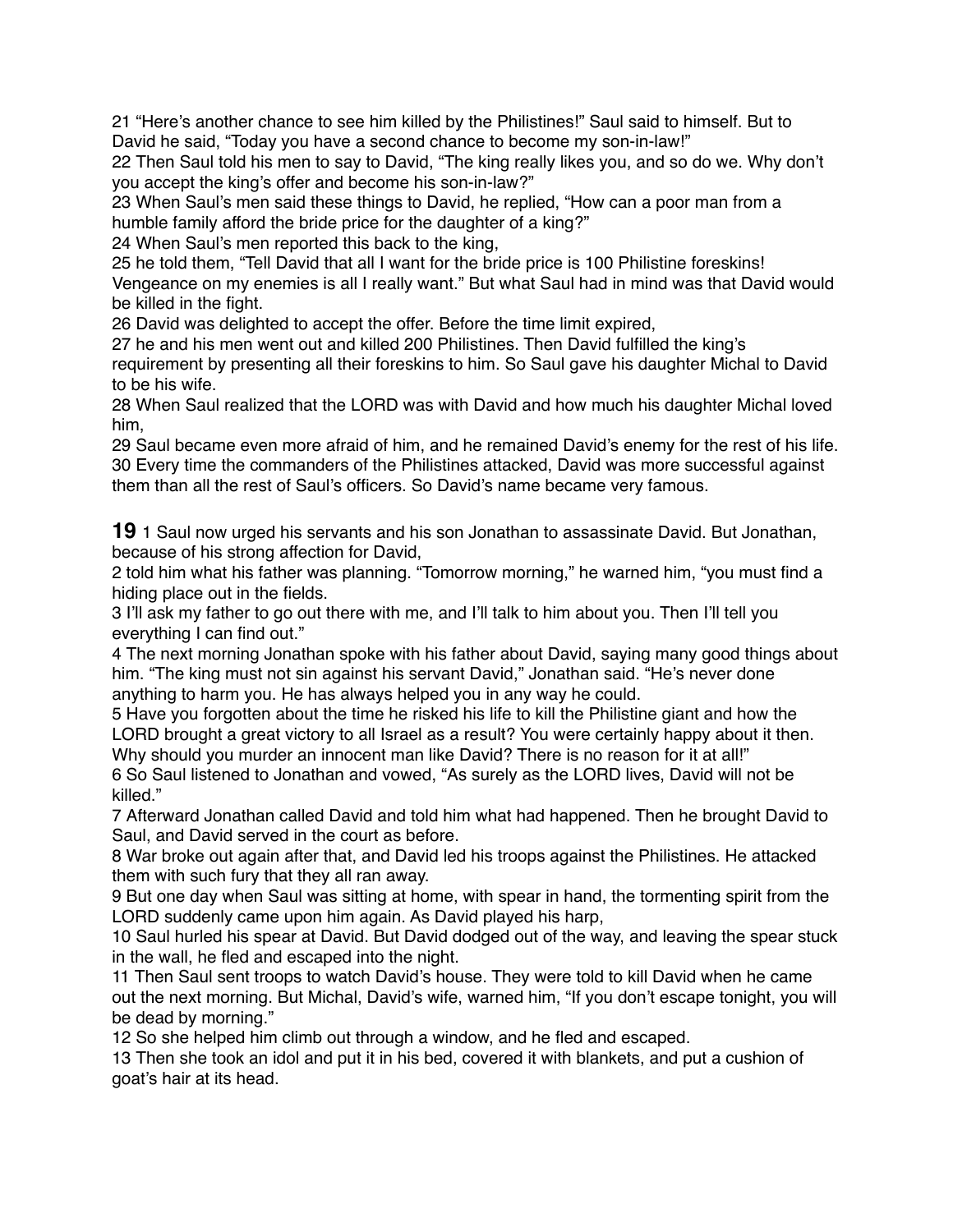14 When the troops came to arrest David, she told them he was sick and couldn't get out of bed.

15 But Saul sent the troops back to get David. He ordered, "Bring him to me in his bed so I can kill him!"

16 But when they came to carry David out, they discovered that it was only an idol in the bed with a cushion of goat's hair at its head.

17 "Why have you betrayed me like this and let my enemy escape?" Saul demanded of Michal. "I had to," Michal replied. "He threatened to kill me if I didn't help him."

18 So David escaped and went to Ramah to see Samuel, and he told him all that Saul had done to him. Then Samuel took David with him to live at Naioth.

19 When the report reached Saul that David was at Naioth in Ramah,

20 he sent troops to capture him. But when they arrived and saw Samuel leading a group of prophets who were prophesying, the Spirit of God came upon Saul's men, and they also began to prophesy.

21 When Saul heard what had happened, he sent other troops, but they, too, prophesied! The same thing happened a third time.

22 Finally, Saul himself went to Ramah and arrived at the great well in Secu. "Where are Samuel and David?" he demanded. "They are at Naioth in Ramah," someone told him. 23 But on the way to Naioth in Ramah the Spirit of God came even upon Saul, and he, too, began to prophesy all the way to Naioth!

24 He tore off his clothes and lay naked on the ground all day and all night, prophesying in the presence of Samuel. The people who were watching exclaimed, "What? Is even Saul a prophet?"

# **Psalm 112:1-10**

**112** 1 Praise the LORD ! How joyful are those who fear the LORD and delight in obeying his commands.

2 Their children will be successful everywhere; an entire generation of godly people will be blessed.

3 They themselves will be wealthy, and their good deeds will last forever.

4 Light shines in the darkness for the godly. They are generous, compassionate, and righteous.

5 Good comes to those who lend money generously and conduct their business fairly.

6 Such people will not be overcome by evil. Those who are righteous will be long remembered.

7 They do not fear bad news; they confidently trust the LORD to care for them.

8 They are confident and fearless and can face their foes triumphantly.

9 They share freely and give generously to those in need. Their good deeds will be remembered forever. They will have influence and honor.

10 The wicked will see this and be infuriated. They will grind their teeth in anger; they will slink away, their hopes thwarted.

## **Proverbs 15:12-14**

**15** 12 Mockers hate to be corrected, so they stay away from the wise.

13 A glad heart makes a happy face; a broken heart crushes the spirit.

14 A wise person is hungry for knowledge, while the fool feeds on trash.